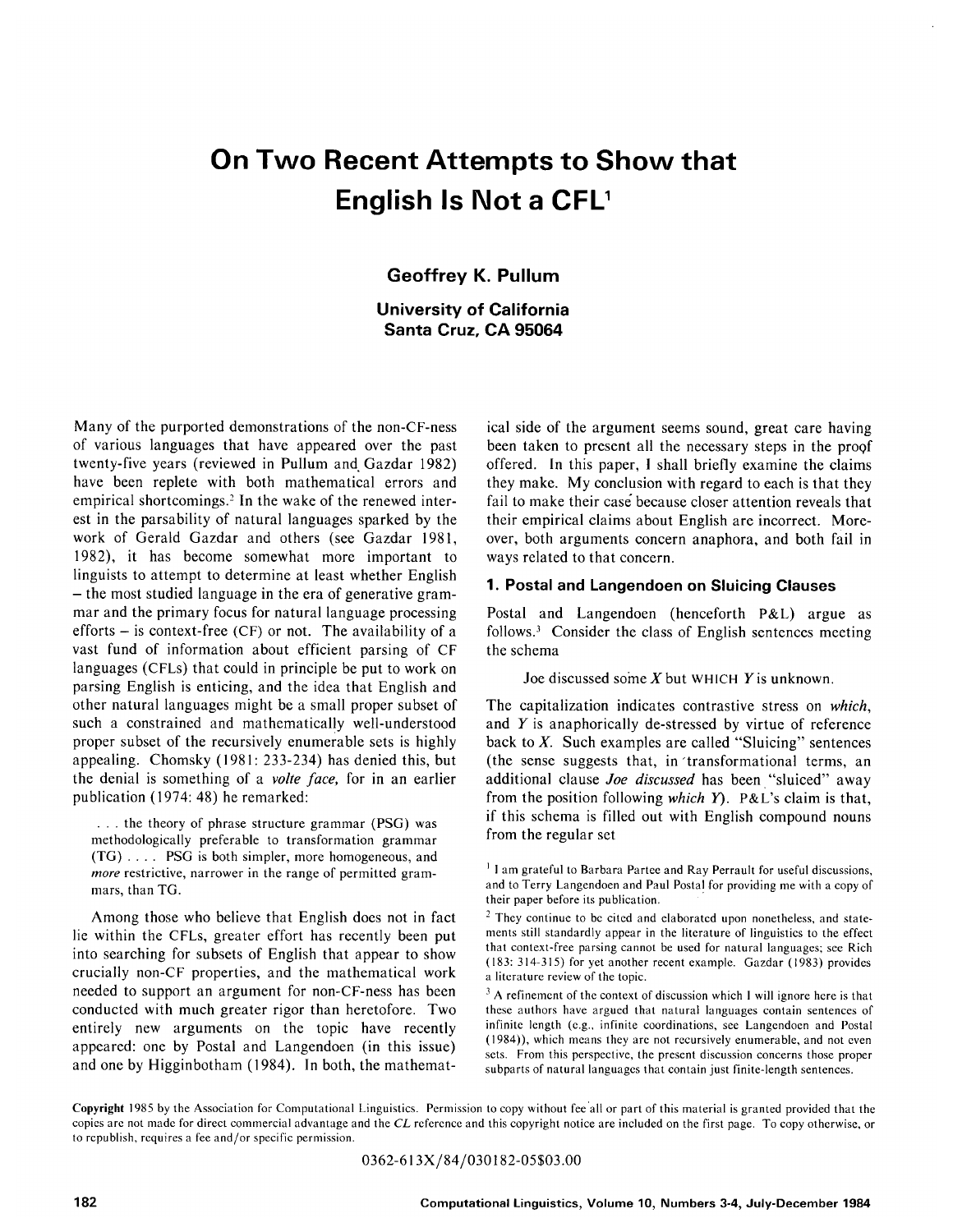#### **bourbon (hater + lover)\***

in the positions  $X$  and  $Y$ , a sentence will be obtained if and only if an exact string match obtains between  $X$  and  $Y$ . That is, strings like (la) are grammatical but those like (lb) are not, according to P&L.

- la. Joe discussed some bourbon-lover-hater but WHICH bourbon-lover-hater is unknown.
- b. \*Joe discussed some bourbon-lover hater but WHICH bourbon-lover-lover is unknown.

If this is true, and if the set of compound nouns such as *bourbon-lover-hater* (hater of those who love bourbon), *bourbon-lover-hater-hater* (hater of those who hate bourbon lovers), and so forth, is infinite (which seems reasonable to me), then, as they show, there is a simple argument from intersection with a regular set to obtain a string copying *(xx)* language, and the conclusion is that English is not CF.

The flaw in this argument is subtle, and has to do with the relation between sentence syntax and discourse structure. Note first that the "Sluicing" construction illustrated by sentences like *Joe discussed some bourbon-lover but I don't know which bourbon lover* is not exclusively intrasentential. Dialogs like the following are encountered:

- 2A: Joe has been blaming the fracas last night on a certain well-known bourbon-lover.
- B: Oh really? I can't imagine WHICH bourbon-lover.

Notice that in such discourses, B can interpolate additional sentences before the one containing the *which-phrase,* provided the thread of the anaphoric connection is not thereby made opaque:

- 3A: Joe has been blaming the fracas last night on a certain well-known bourbon-lover.
- B: Oh really? You surprise me. I can't guess WHICH bourbon-lover.

Now notice that the interpolated material may even be conjoined on the beginning of the clause containing the anaphoric *which:* 

- 4A: Joe has been blaming the fracas last night on a certain well-known bourbon-lover.
- B: Oh really? I'm fairly well acquainted with the people involved, but 1 can't guess WHICH bourbon-lover.

This possibility spells the downfall of the empirical side of P&L's argument. By careful context construction, we can get extremely close to a legitimate context of use for exactly the sort of sentences that they rule out. Consider this discourse:

5A: It looks like they're going to appoint another bourbon-hater as Chair of the Liquor Purchasing Committee.

#### **Geoffrey K. Pullum On Two Recent Attempts to Show that English Is Not a CFL**

B: Yes-even though Joe nominated some bourbon-lovers; but WHICH bourbon-hater is still unknown.

The approach is close enough for the failure of the argument to be clearly seen; it is permissible for the antecedent of the anaphorically de-stressed constituent in a construction of this type to be in a previous sentence in the discourse, and for the anaphor relation to hold across an intervening conjunct with arbitrary content. There is no reason in principle why a clause like *which bourbon-hater is unknown* should not have a conjoined clause like *Joe discussed some bourbon-lover* intervening between it and the antecedent for its anaphoric reference, and the same holds for all other choices of compound noun. The syntax of English does not demand that the immediately preceding clause contain the antecedent for the anaphoric relationship that holds here, any more than it demands that the most recent noun phrase in the current sentence should be the antecedent for a pronoun – notice that *she* can mean *Julia* in a discourse like (6):

6. I've decided to appoint Julia. Mary wanted me to choose Kathy, but I'm sticking by my decision. She'll do a great job.

Hence sentences on the pattern

Joe discussed some  $X$  but WHICH  $Y$  is unknown.

are grammatical whether  $X$  matches  $Y$  or not (though if not, then Y will not be taken as anaphorically related to  $X$ in this construction). This means that P&L have no argument for the non-CF-ness of English.

# **2. Higginbotham on** *such that* **clauses**

Higginbotham (1984) argues that English can be shown to be non-CF on the basis of the *such that* relative clause construction. This type of clause, he claims, is constrained to contain a pronoun anaphorically bound to the head. Thus he regards phrases as *the woman such that she left* as grammatical but *the man such that I saw Mary* as ungrammatical. Because of this, he reasons, the intersection of the regular language

## $L =$  the woman such that (the man such that)\* she **(gave (this + him) to (this + him))\* left is here**

with English is the following language, to be referred to as A:

{the woman such that (the man such that)<sup>n</sup> she ((gave him to him) + (gave him to this) + (gave this) to him) + (gave this to this))<sup>n</sup> left is here  $| n \ge 0$ , and, reading from left to right, the number of occurrences of this never exceeds by more than 1 the number of occurrences of him}

This is shown to be non-CF by a direct application of Ogden's Lemma, hence showing that English is non-CF.

Higginbotham approaches his task with much more rigor and detail than has been customary in the linguistic literature. But as with the P&L argument, the flaws lie in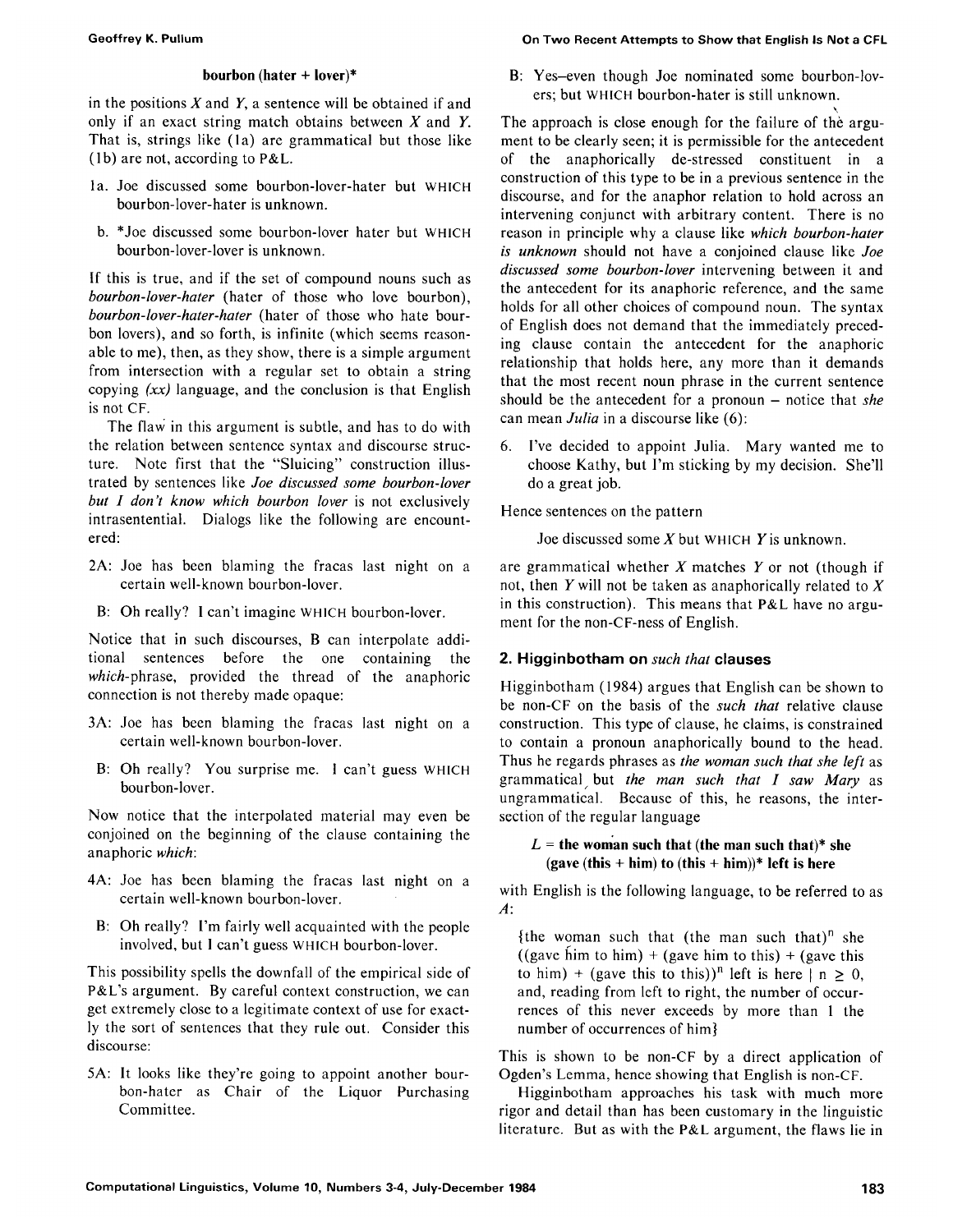the attention to detailed description of English, and moreover, relate to the treatment of anaphora. In Higginbotham's argument, it is crucial that English allows as a noun phrase any string of the form

#### the  $N$  such that  $z$

where "z is an ordinary English declarative sentence that contains an occurrence of a third-person pronoun that does not have to be taken as having its antecedent within z" and " $N$  is any noun that agrees properly with the pronoun in number and gender". But it also crucial that *only* if there is such an unbound and properly agreeing pronoun in  $z$  is the string a grammatical noun phrase. The latter assumption is plainly false. Consider this example:

7. Over many years, it has become clear that Lee and Sandy were just one of those couples such that people always reported loving her but hating him.

This contains a noun phrase of the form "Det... N *such that z"* where z contains no pronoun bound to the head noun *(couples);* yet it seems fully grammatical.

In Pullum (forthcoming) I give many more examples, varying the head nouns through a considerable range. I will not repeat all of them here, but lest anyone should think that I am using solely my own judgments here as the crucial evidence in a case of disputed data, let me point out that examples of the relevant sort can be adduced from the written English of other speakers through the written history of English. For example, a colleague found the following sentence in a manuscript under anonymous review for publication:

8. Modern linguistic theory makes crucial use of grammatical categories like 'verb', 'noun', 'subject', and 'object', such that theories of universal grammar refer to languages as being SVO, VSO, SOV, etc.

And in the prose of G. O. Trevelyan (1876: 137) one may find the following very stylish example:

9. On the 20th of February the House of Commons was called upon to express its gratitude to the Governor-General; and a debate ensued, in which the speeches from the front Opposition bench were as good as could be made by statesmen, who had assumed an attitude such that they could not very well avoid being either insincere or ungracious.

There is no pronoun referring back to the head noun *attitude* here, so it does not conform to the constraint that is crucial to Higginbotham's argument.

Surprisingly, Higginbotham knows that sentences of this general sort exist, for he sites the following two noun phrases in his first footnote:

10a. every triangle such that two sides are equal

b. the number system such that 2 and 3 make 5

and addresses the issue of how they are to be distinguished from examples he counts as ill-formed, such as

1 la. every book such that it rains

b. the man such that I saw Mary

He considers but dismisses the possibility that "all of these examples are grammatical NPs, although [those in (11)] are not interpretable in any natural way, perhaps owing to the irrelevance of the sentence following 'such that' to the content of the head noun". His argument is as follows.

First, the sentence following 'such that', even in cases like [those in (10)], is in fact *never* interpreted as closed; rather, it is interpreted, where possible, as elliptical for a sentence that is not merely relevant to the content of the head noun, but further supplies a place into which binding is possible. Thus,  $[(10a)$  and  $(10b)]$  are intuitively taken as elliptical for (iii) and (iv), respectively:

- (iii) every triangle such that two sides *of it* are equal
- (iv) the number system such that 2 and 3 make 5 *therein*

Their mode of interpretation, then, not only is consistent with, but further supports, the premise employed in this article.

Higginbotham is apparently committed to the view that any sentence violating his alleged constraint will be purely an elliptical version of a longer one that observes it by virtue of containing a prepositional phrase with a pronominal NP that acts as a bound variable. But with examples l have cited, it does not even seem possible to insert extra prepositional phrases to force them to have the bound variable pronouns that Higginbotham's generalization demands.

Moreover, even if it were possible to embellish these examples with prepositional phrases to carry bound variable pronouns, this would be irrelevant to the matter at hand, since the claim at issue is about sets of strings, not their interpretations. The claim that the sentences are "taken as elliptical" is completely irrelevant. They are no more elliptical than *Kennedy was assassinated,* which lacks an agentive phrase *by someone* which semantically we might argue to be "taken" to be there.

Higginbotham goes on to remark that

**•..** there is nothing semantically odd about sentences that use NPs of the sort shown in  $[(11)]$ ; for instance,  $(v)$ , whose subject is  $[(11a)]$ , would, if grammatical, be logically equivalent to (vi):

- (v) every book such that it rains is on the table
- (vi) either every book is on the table, or it does not rain

Hence the elliptical character of  $[(10)]$ , and similar examples, is a fact of grammar, for which the alternative suggestion provides no explanation.

Here Higginbotham recognized that there is no principle of logic that dictates uninterpretability, even for the bizarre cases in (11). We can assume that a noun like *book* denotes a set and a *such that* clause attached to it to make an  $N'$  denotes a condition that has to be satisfied by elements of the denoted set if they are to qualify as members of the denotation of the  $N'$ . In a bizarre case like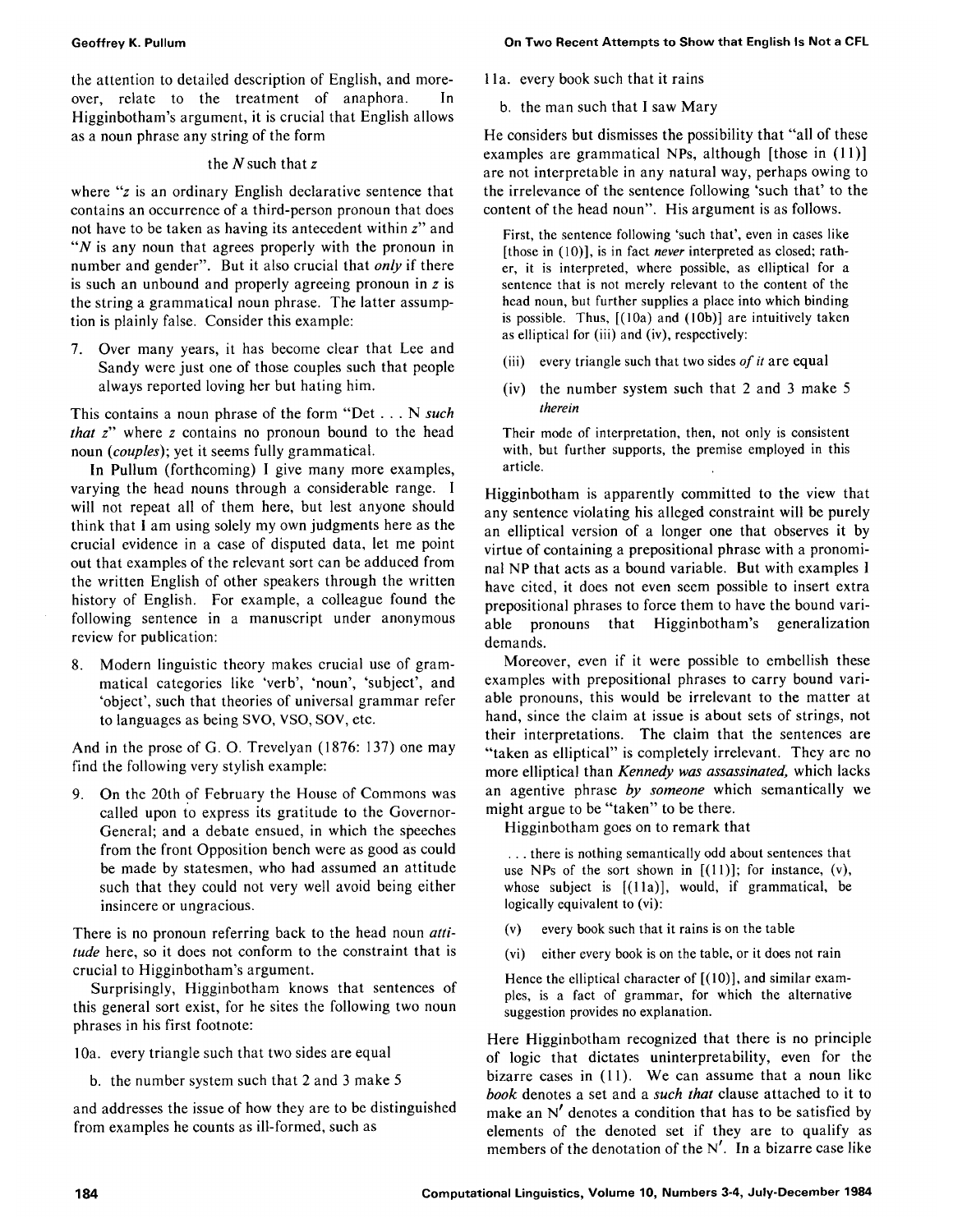(1 la), the condition, if true, does not restrict the denotation of the head noun at all. In a less bizarre case like *the woman such that she left,* if the pronoun *she* is bound to the head noun *woman,* only a woman who left can belong to the denotation of the phrase *woman such that she left.*  In interesting cases such as (10a), the condition is vague: *two sides are equal* could be true in many ways (the triangle is isosceles; the triangle is equilateral; the triangle is scalene but two sides of a previously mentioned quadrilateral are equal; the two sides in a recently discussed hockey game are equal in their scores; and so on). Naturally, some of these are much more likely and plausible than others in typical contexts, but clearly the vacuous-condition interpretations are consistent with the more likely ones.

In the most interesting cases, those like (7), the *such that* clause suggests a constraint on the denotation set of the head noun without explicitly giving it in the syntax. In *couple such that people always report loving her but hating him,* the *such that* clause refers to a lovable female and a detestable male but does not specify grammatical roles for these individuals exterior to the clause. The pair are referred to, however, in a *such that* clause attached to the noun *couple,* which, pragmatically, provides us with an inferred him and her to allow for the interpretation of the *such that* clause *people always report loving her but hating him* as a restriction on the reference of the noun *couple.*  There is no plausibility to an account that forces this pragmatic fact into the syntax by postulating an abstract prepositional phrase to contain a suitable bound variable *(\*couple such that people always report loving her but hating him [of it/them]*). And even if there were, this would not bear on establishing the non-CF-ness of English given that the phrase in question is not required to appear in the string. Higginbotham is exactly right about the semantically unexceptional character of the cases in which the *such that* clause fails to restrict the denotation set of the head noun other than trivially, but that is precisely what shows he is wrong about the grammatical basis of the restriction condition.

Higginbotham's argument fails, then, because, given the evidence above that *such that* clauses do not have to contain pronouns bound to their heads, we can see that the condition regarding the relative numbers of occurrences of the words *him* and *this* in set A does not have to be met by members of the regular set  $L$  in order for them to qualify for inclusion within English. English contains not only strings like (12a) but also strings like (12b).

- 12a. The man such that the man such that she gave this to him gave him to this left.
	- b. The man such that the man such that she gave this to him gave this to this left.

Both of these, being double center-embedded, are prohibitively hard to process or to contextualize, of course, but we do not operate in such matters by attempting to render naive judgments of acceptability on extreme cases. Rather, given a clear picture of what generalizations are operative in more natural cases, we apply the familiar methodology of generative grammar and extend those generalizations to the cases where unaided intuition would fail.

If the count of *him* instances relative to *this* instances does not have to be maintained, then plainly there is no proof of non-CF-ness, since a context-free grammar is readily able to keep track of the number of *the man such that* sequences relative to the number of *gave NP to NP*  sequences. It is only the additional burden of keeping the  $him/this$  count that allows for a proof that  $A$  is non-CF and thus that English is.

## **3. Conclusion**

I think there are lessons to be learned from this admittedly negative review. It is clear that linguists have not succeeded in developing strong and predictive theories of what belongs to the domain of syntax and what belongs to semantics. Rather than attempting to discern the status of each new fact as it becomes crucial to some dispute, we ought to be developing general theories of language from which the correct conclusions follow in a principled way. Notice, in the present context, that both the arguments I have reviewed relate to the topic of anaphora. In both cases, I have presented evidence against the assumption that certain anaphoric elements are syntactically constrained to be identical and clausally adjacent to their antecedents (section 1) or to be present in the string (section 2). I suspect that it is generally true that anaphoric devices that can be controlled across sentence boundaries in discourse are never subject to any intrasentential constraint on identity or overt presence. As things stand, however, this is nothing more than a hunch. One conclusion we can draw from the present discussion is that we are in need of a general and widely accepted theory of the syntax and semantics of anaphoric devices. 4

A second conclusion I would draw is that it is time to start applying to semantically interpreted linguistic systems the kind of mathematical analysis that so far is mostly conducted with regard to stringsets. We know little about what mathematical or computation power is inherent in particular systems that do not merely generate sets of strings but pair strings with representations of meanings that are appropriate to particular situations.<sup>5</sup> It would be useful to have more clear results about combined syntactic and semantic systems, since no one doubts that it is the entire mapping between structure and meaning that linguists are ultimately interested in. Moreover, it has been argued fairly convincingly that some natural

<sup>&</sup>lt;sup>4</sup>See Sag and Hankamer (in press) and work cited there for some important progress in this direction.

 ${}^{5}$ See Pullum (1984: 117-118) for one minor and nor very surprising result, observed by Len Schubert: the set of sentences assigned denotations by a semantics associated with a CF-PSG can be non-CF. Partee and Marsh (1984), stimulated by Higginbotham's paper, discuss a problem that has potential relevance here. They note that the set of predicate calculus formulae with no vacuous quantification is not a CFL, and conjecture (but are not able to prove) that it is not even an indexed language.